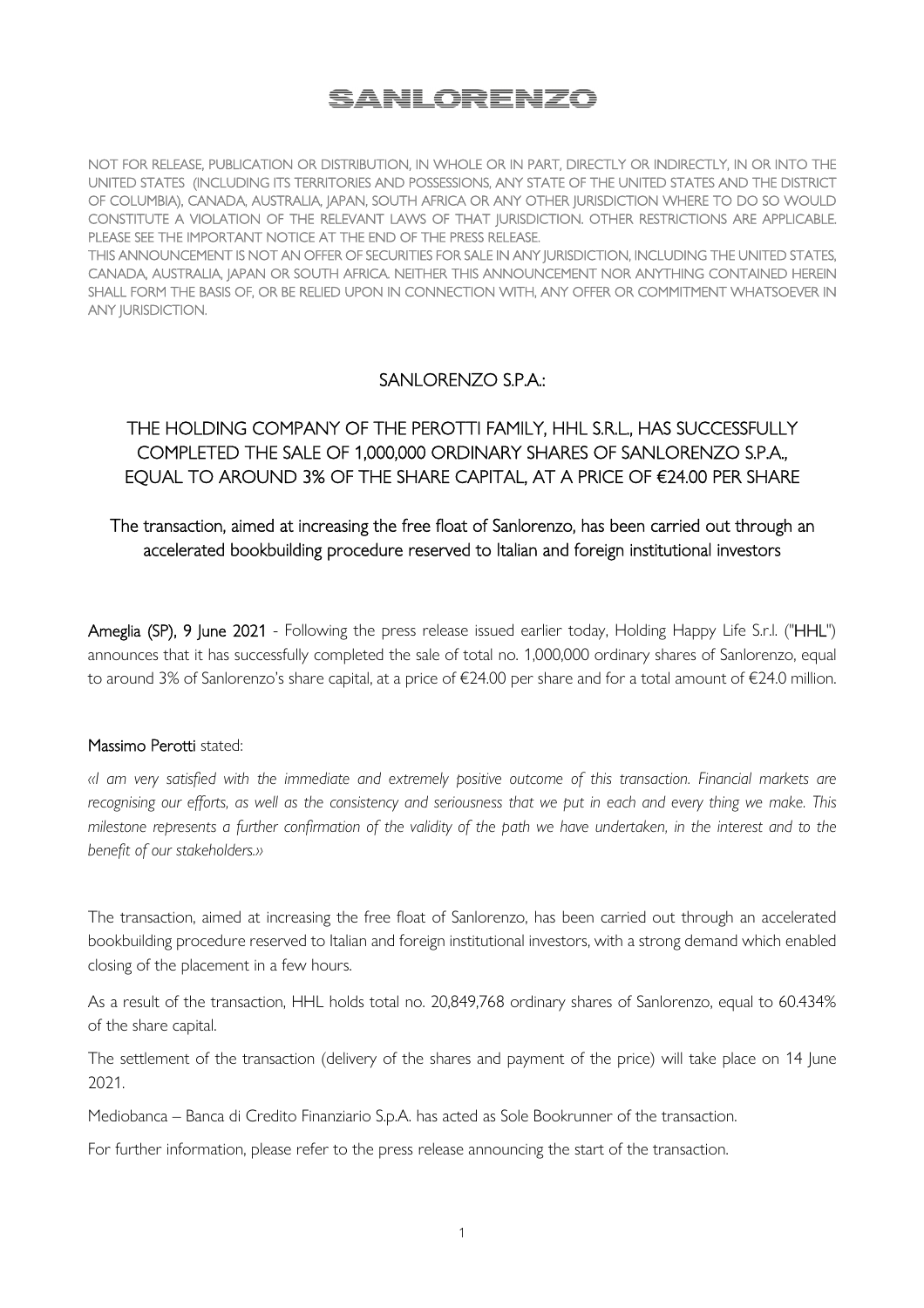### \* \* \*

## Sanlorenzo S.p.A.

Sanlorenzo is a worldwide leader in terms of number of yachts over 30 metres long. It is the only player in luxury yachting to compete in different sectors with a single brand, producing yachts and superyachts tailored to every boat owner, characterised by a distinctive and timeless design.

Sanlorenzo's production is broken down into three divisions:

- Yacht Division composite yachts between 24 and 38 metres;
- Superyacht Division superyachts in aluminium and steel between 40 and 68 metres;
- Bluegame Division sport utility yachts between 13 and 22 metres.

Sanlorenzo's production is articulated over four production sites located in La Spezia, Ameglia (SP), Viareggio (LU) and Massa. The sites are strategically located near to each other, so allowing significant operational efficiencies.

The Group employs around 500 people and cooperates with a network of 1,500 qualified craft enterprises. It can rely on an international distribution network and a widespread service network for customers all over the world.

In 2020, the Group generated net revenues from the sale of new yachts of around €458 million, adjusted EBITDA of €71 million and a Group net profit of €35 million.

\* \* \*

#### www.sanlorenzoyacht.com

### Investor Relations

Attilio Bruzzese Silvia Guidi Tel. + 39 0584 380900 investor.relations@sanlorenzoyacht.com

### Investor Relations | Advisory

Mara Di Giorgio Mob. +39 335 7737417 mara@twin.services Simona D'Agostino Mob. +39 335 7729138 simona.dagostino@hear-ir.com

#### Media Relations

Chiara Bortolato, Mob. +39 3478533894 chiara@twin.services Tommaso Pesa, Mob. +39 347 0735670 tommaso@twin.services

\* \* \*

This announcement is not for publication, distribution or release, directly or indirectly, in or into the United States of America (including its territories and possessions, any state of the United States and the District of Columbia), Canada, South Africa, Australia or Japan or any other jurisdiction where such an announcement would be unlawful. The distribution of this announcement may be restricted by law in certain jurisdictions and persons into whose possession this document or other information referred to herein comes should inform themselves about and observe any such restriction. Any failure to comply with these restrictions may constitute a violation of the securities laws of any such jurisdiction.

This announcement is not for publication, distribution or release, directly or indirectly, in or into the United States (including its territories and dependencies, any State of the United States and the District of Columbia). The securities referred to herein have not been and will not be registered under the U.S. Securities Act of 1933, as amended, and may not be offered or sold in the United States without registration thereunder or pursuant to an available exemption therefrom. Neither this document nor the information contained herein constitutes or forms part of an offer to sell, or the solicitation of an offer to buy, securities in the United States. There will be no public offer of any securities in the United States or in any other jurisdiction.

In member states of the European Economic Area ("EEA") pursuant to the Prospectus Regulation (each, a "Relevant Member State"), this announcement and any offer if made subsequently is directed exclusively at persons who are "qualified investors" within the meaning of the Prospectus Regulation ("Qualified Investors"). For these purposes, the expression "Prospectus Regulation" means Regulation (EU)